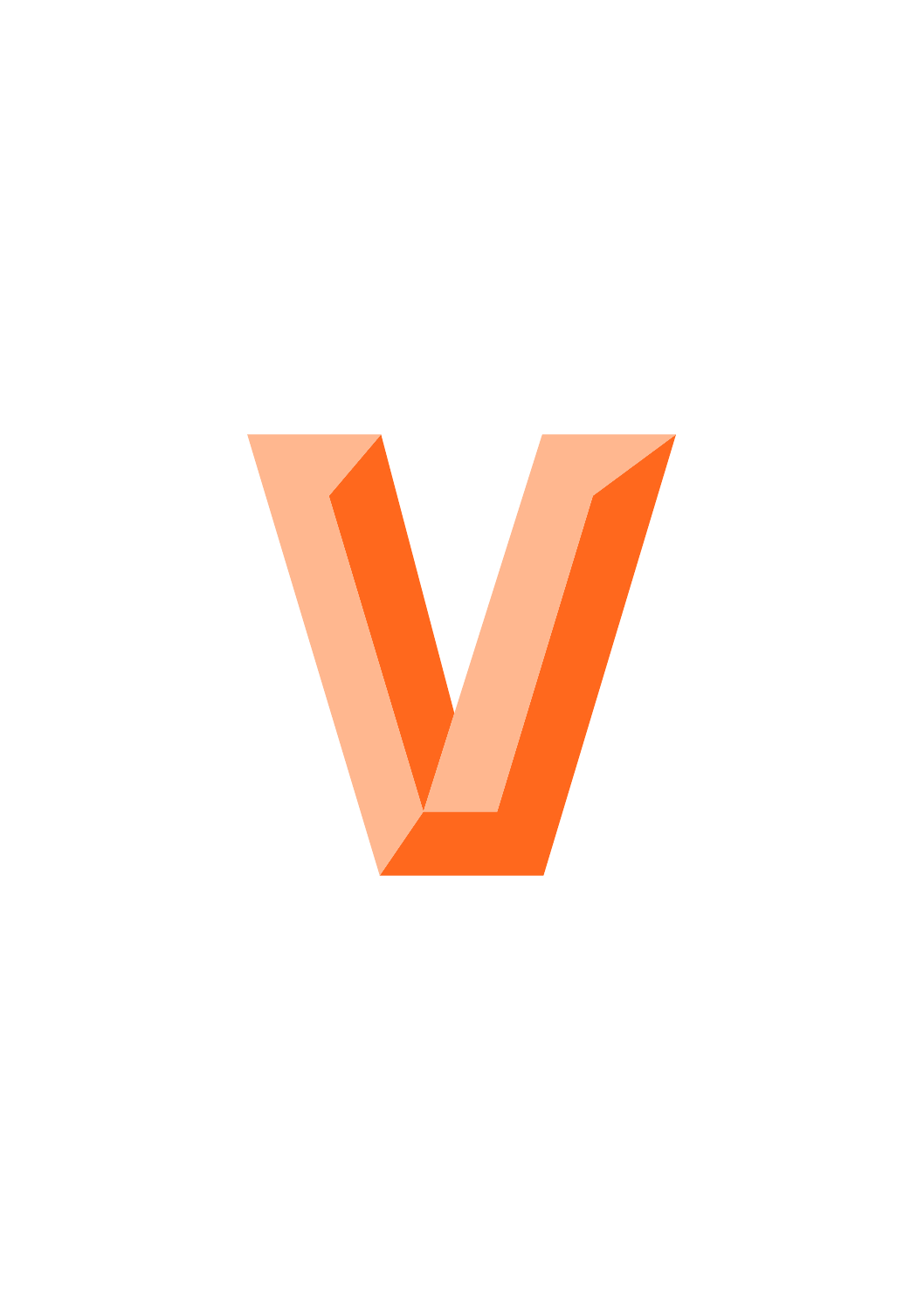MAGNERS **PINT**

CALEDONIA BEST **PINT**

**BUDWEISER** BOTTLE



RIVA WINES WHITE, RED OR ROSÉ **125ML GLASS**

OLMECA TEQUILA

BEEFEATER PINK GIN & MIX

MORGANS WHITE RUM & MIX

JACK DANIEL'S & MIX

SMIRNOFF & MIX

BEEFEATER GIN & MIX

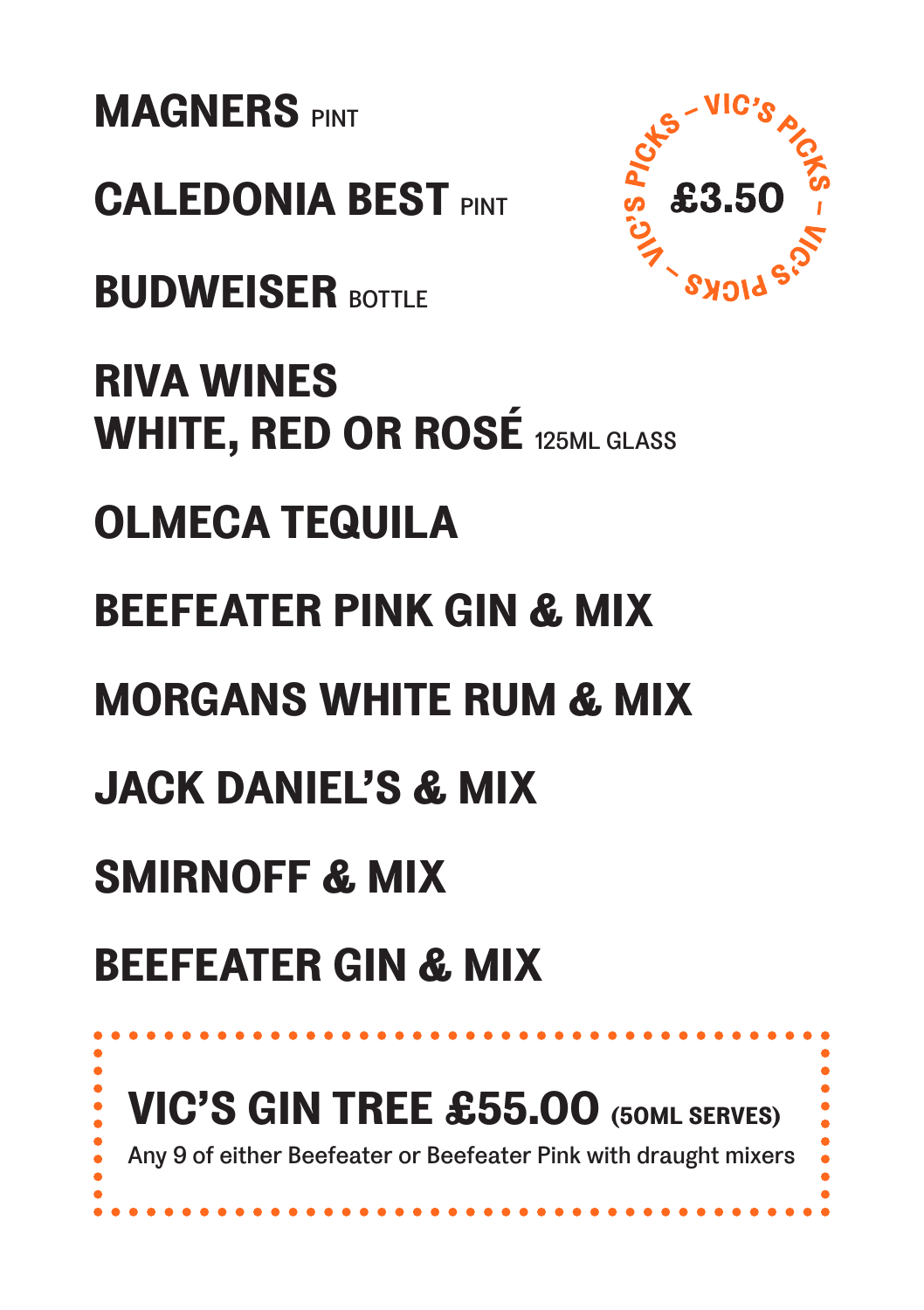## SUMMER SPRITZ

#### PASSIONFRUIT LEMONADE £5.50

**Kopparberg Passionfruit Vodka, Orange Bitters, Lemonade**

#### PINK GIN SPRITZ £5.50

**Beefeater Pink Gin, Prosecco, Lemonade**

#### **RASPRERRY** COLLINS £5.50

**Caorunn Raspberry, Lemon Juice, Raspberry, Peychauds, Soda** 

#### APEROL SPRITZ £5.50

**Aperol, Prosecco, Soda Water**

## CLASSIC COCKTAILS

#### **COSMOPOLITAN**

**Absolut Vodka, Triple Sec, Lemon Juice, Cranberry Juice, Sugar Syrup**

#### ALL 6.95

#### FRENCH MARTINI

**Absolut Vodka, Chambord, Pineapple Juice**

#### DAIQUIRI

**Morgans White, Lime Juice, Sugar Syrup Add Flavour £1.00**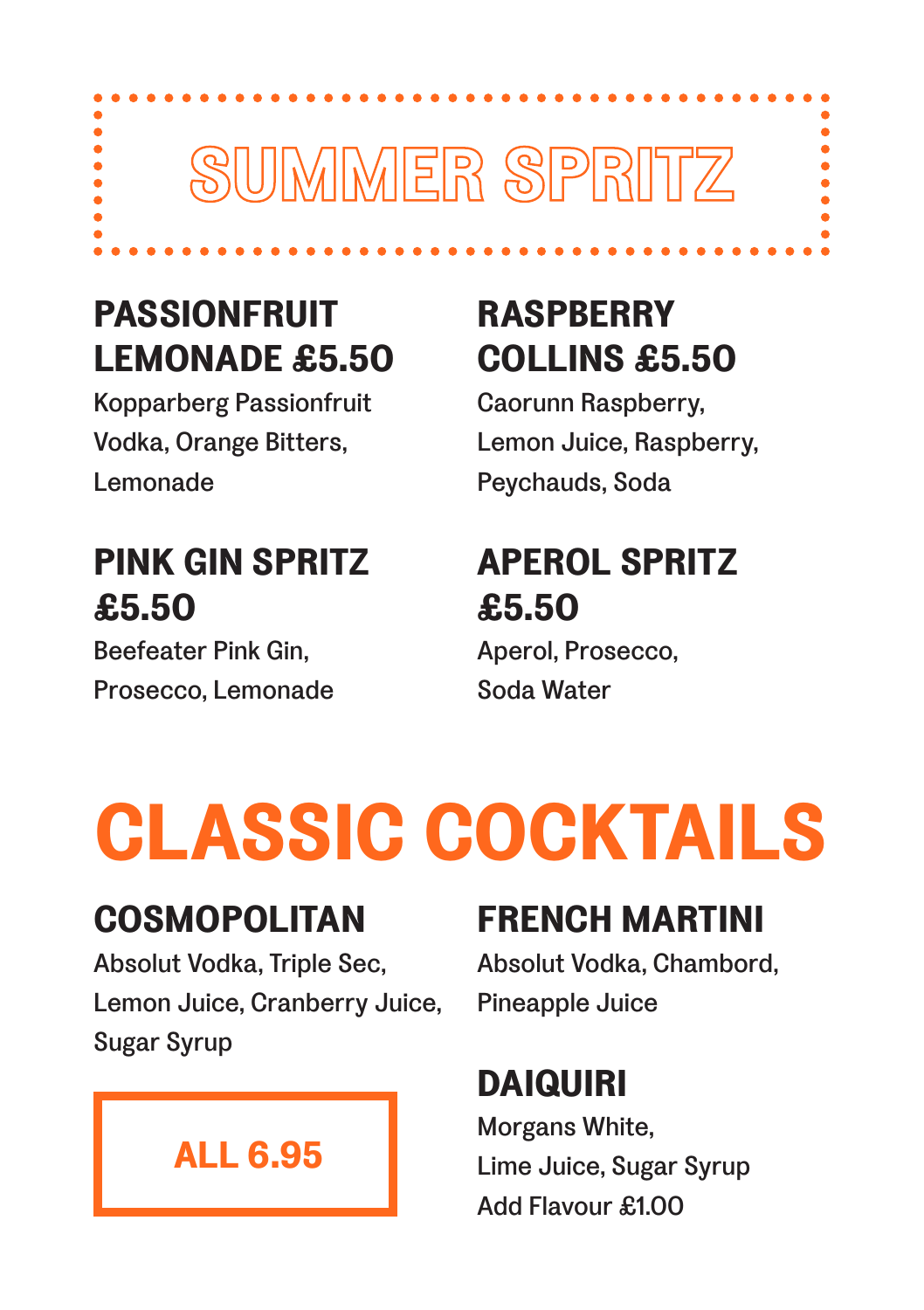# **MIN** PINT! TANK OR KEG?

#### TANK

#### TENNENTS LAGER £4.00



#### IBU 22.5

**Unpasteurised, Unfiltered, just as the brew master prescribed.**



**International Bitterness Units are a chemical measurement of the number of bittering compounds. Usually these will be between 5 and 120. IBUs are generally indicative of how bitter a beer will taste and the more IBUs, the more bitterness. Remember though, taste is a personal preference, you may like a bitter beer, or you may not, but this scale should help with your choice.**

#### KEG

PERONI £5.55 IBU 24

ESTRELLA DAMM £4.95 IBU 21

INNIS & GUNN IPA £4.95 IBU 30

GUINNESS £4.95 IBU 40

HEVERLEE £4.95 IBU 20

CALEDONIA BEST £3.50 IBU 20

> ...OR CIDER? MAGNERS £3.50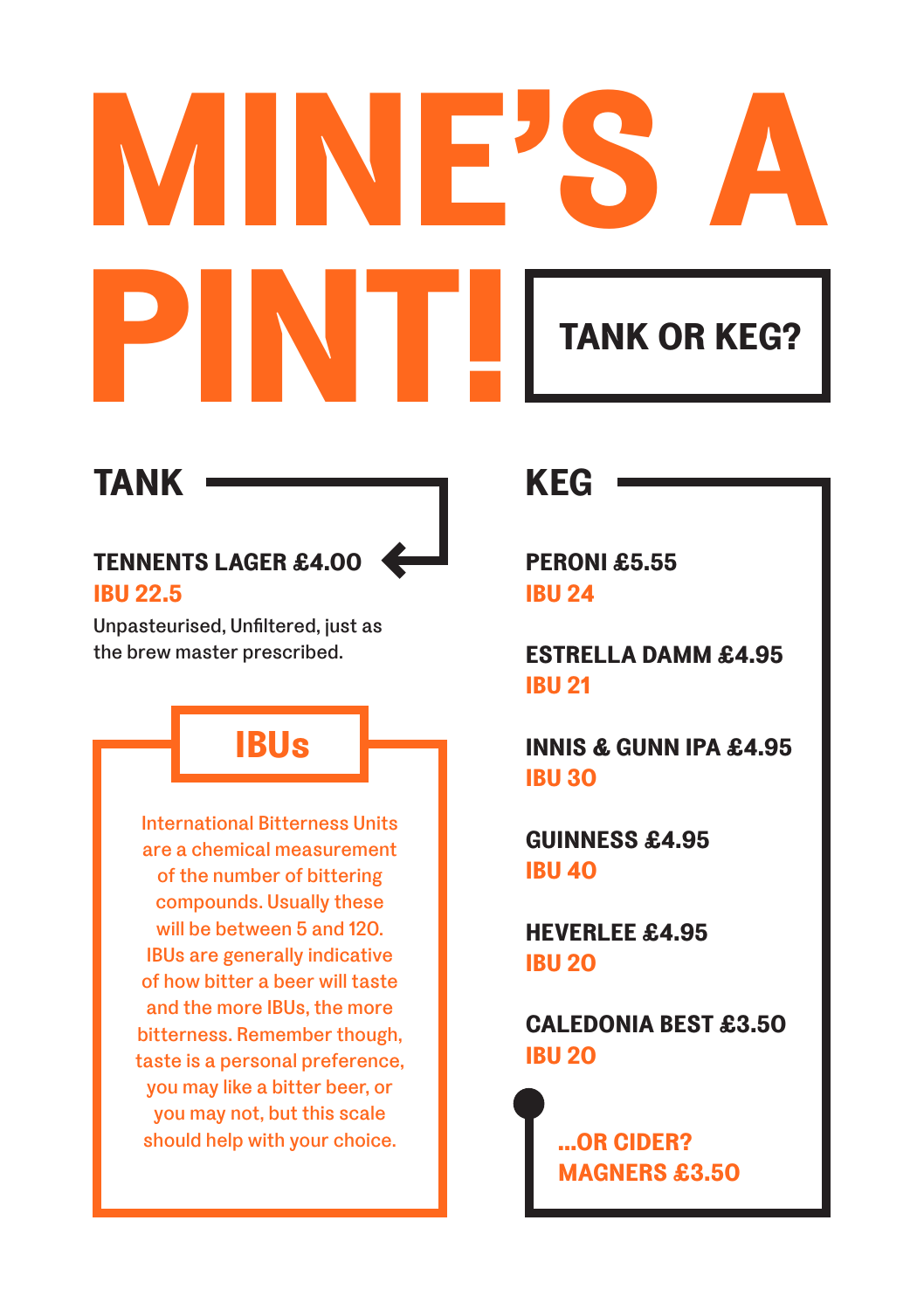# GRAPE EXPECTATIONS

125ML 175ML 250ML BOTTLE

| <b>RIVA BLANCO, ROSSO &amp; ROSÉ</b> |       |  | £3.50 £4.85 £6.35 £15.95 |
|--------------------------------------|-------|--|--------------------------|
| <b>SAUVIGNON BLANC</b>               |       |  | £4.60 £4.95 £6.95 £19.95 |
| <b>CHENIN BLANC</b>                  |       |  | £5.00 £5.75 £7.65 £22.50 |
| <b>PINOT GRIGIO</b>                  |       |  | £5.60 £6.45 £7.95 £22.95 |
| <b>ZINFANDEL</b>                     |       |  | £5.00 £5.75 £7.65 £22.50 |
| <b>MERLOT</b>                        |       |  | £4.60 £4.95 £6.95 £19.95 |
| <b>SHIRAZ</b>                        |       |  | £5.00 £5.75 £7.25 £21.75 |
| <b>CABERNET SAUVIGNON</b>            | £5.60 |  | £6.45 £7.95 £22.95       |

125ML BOTTLE

#### PROSECCO SPUMANTE **EXAMPLE 1999** E29.95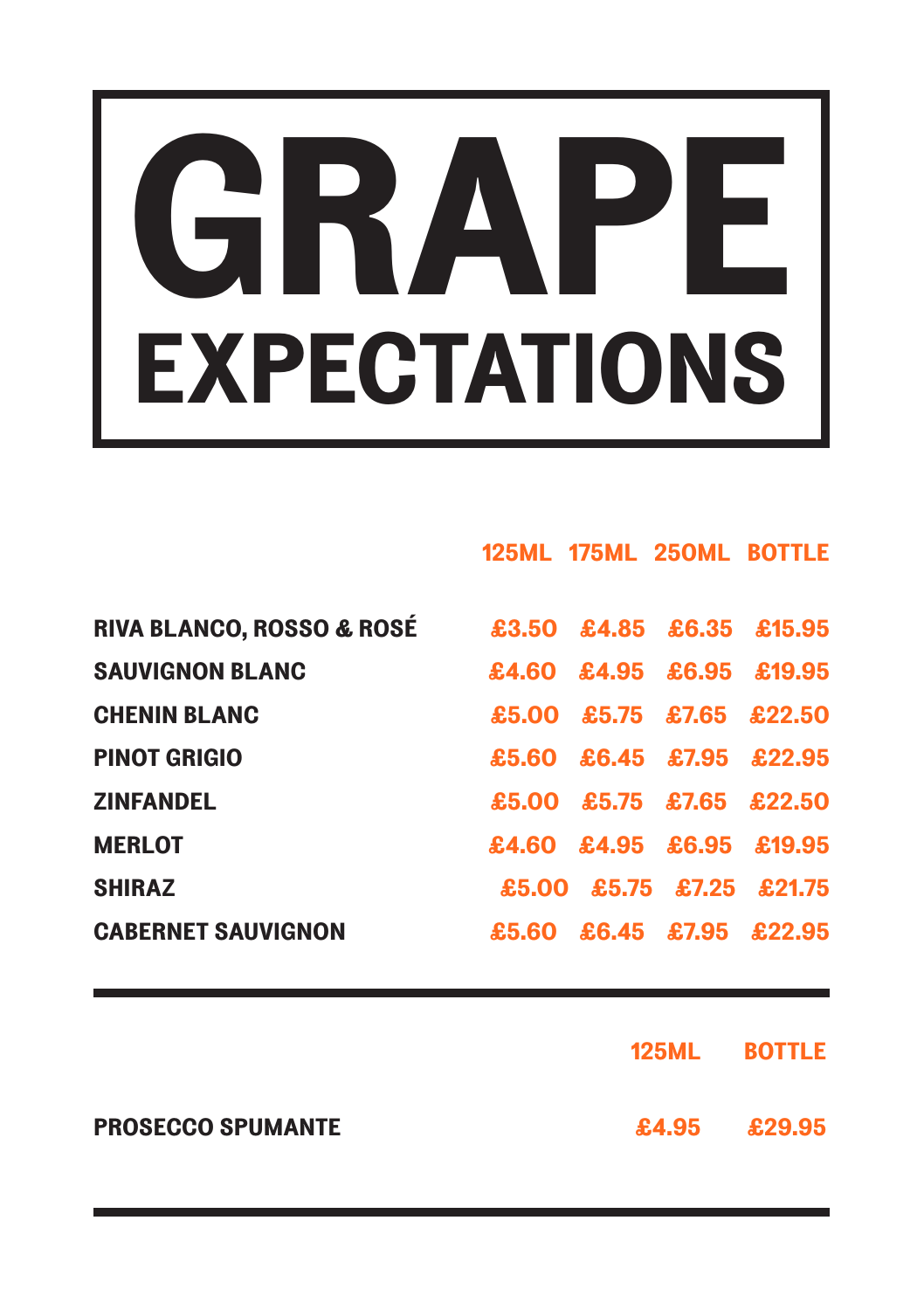

#### BROOKLYN LAGER £4.00 IBU 28

DISCO FORK LIFT TRUCK MANGO PALE ALE £4.00 IBU 15

INNIS & GUNN LAGER £4.00 IBU 21

JOKER IPA £4.00 IBU 26

WEST MUNICH RED £4.00 IBU 28

BREWDOG ELVIS JUICE £4.50 IBU 40

FRULI STRAWBERRY BEER £4.50 IBU 5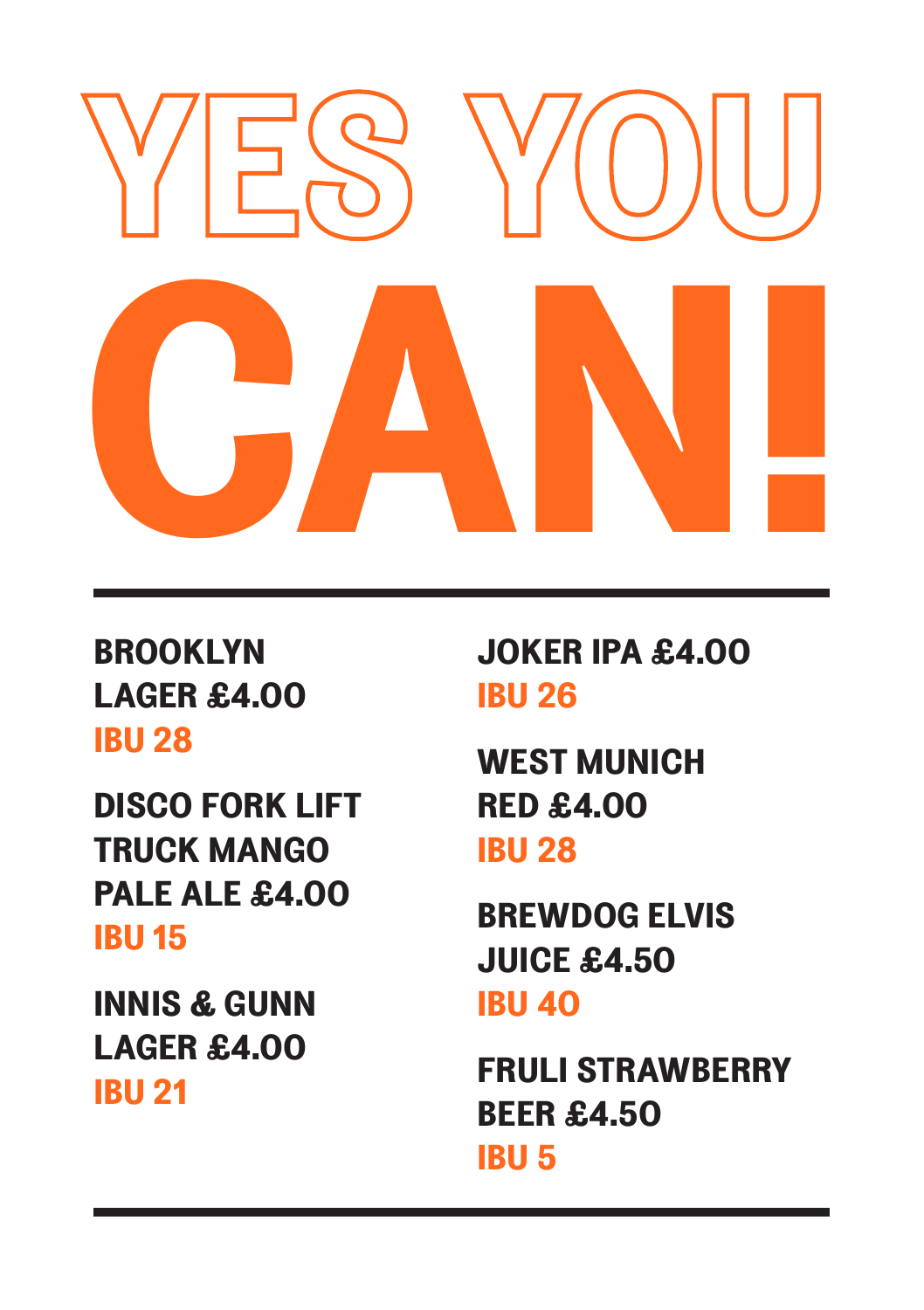# BOTTLEI

#### BEER

BUDWEISER £3.50 IBU 7

CORONA £3.95 IBU 10

PERONI £4.00 IBU 24

ARRAN DARK £4.50 IBU 17

ARRAN BLONDE £4.50 IBU 28

#### CIDERS

KOPPARBERG £4.50 MIXED FRUIT MIXED FRUIT TROPICAL PEAR STRAWBERRY & LIME

#### **ALCOPOPS**

HOOCH £3.95

VK £3.95 BLACK CHERRY **BLUE** ICE ORANGE & PASSIONFRUIT STRAWBERRY & LIME

NON-ALCOHOLIC

BUDVAR £3.35 JUMPSHIP YARDARM £3.35 KOPPARBERG £3.95 ERDINGER £4.00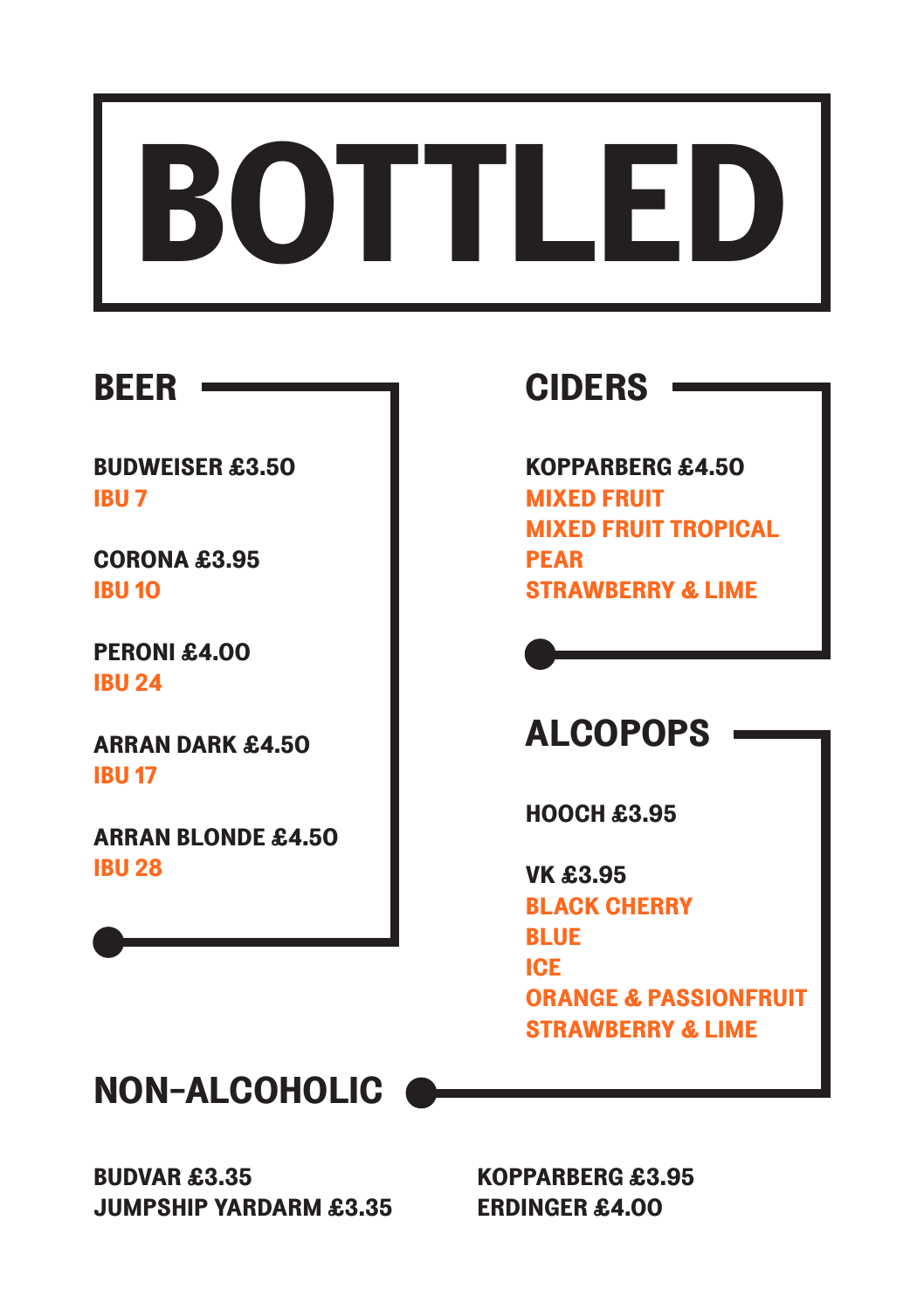#### 50ML SERVES

PERFECT SERVES

#### WHITLEY NEILL RHUBARB & GINGER £7.50

**Whitley Neill Rhubarb & Ginger, lemonade**

#### WHITLEY NEILL PARMA VIOLET £7.50

**Whitley Neill Parma Violet, lemonade**

#### DISCARDED & TONIC £8.00

**Discarded Cascara Vermouth with Fever-Tree Tonic Water & Lemon**

#### PUERTO DE INDIAS STRAWBERRY GIN £8.00

**Puerto De Indias Strawberry Gin, Lemonade, Strawberry & Grapefruit**

#### SAILOR & GINGER £8.00

**Sailor Jerry, ginger beer & fresh lime**

#### CAORUNN £8.50

**Caorunn, Franklin's Tonic with red apple**

#### HENDRICKS CUCUMBER LEMONADE £8.50

**Hendricks, Lemonade, Lemon & Cucumber**

#### GLASWEGIN & TONIC £8.50

**Glaswegin, Schweppes Tonic**

#### MONKEY & GINGER £8.50

**Monkey Shoulder, ginger ale & dehydrated lime**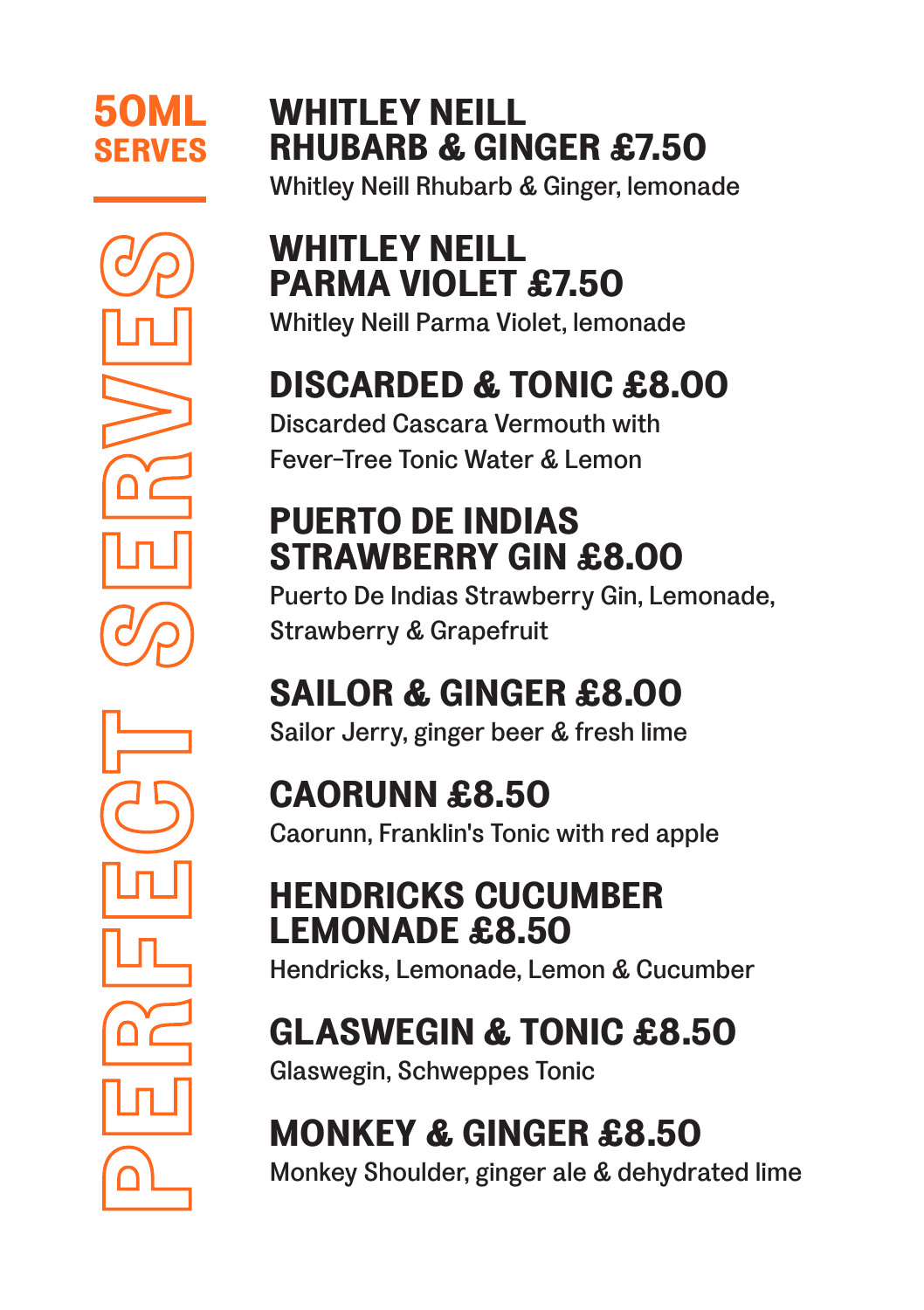# TAILS TAP!

#### £7.50

#### PASSIONFRUIT MARTINI

**The ultimate passionfruit martini, served with a shot of prosecco**

#### **ESPRESSO** MARTINI

**A velvety blend of fresh coffee, coffee liqueur, and Smirnoff Vodka**



## WIC<sup>5</sup>S LIVENERS

#### PINK GIN VENOM £7.50

**VK Strawberry & Lime, Beefeater Pink Gin, Raspberry Sourz**

#### CORONA RITA £7.50

**Corona, Olmeca tequila, Lejay Triple Sec, fresh lime**

#### TURBO SHANDY £6.95

**Half pint of Tank Tennents, Lemon Hooch**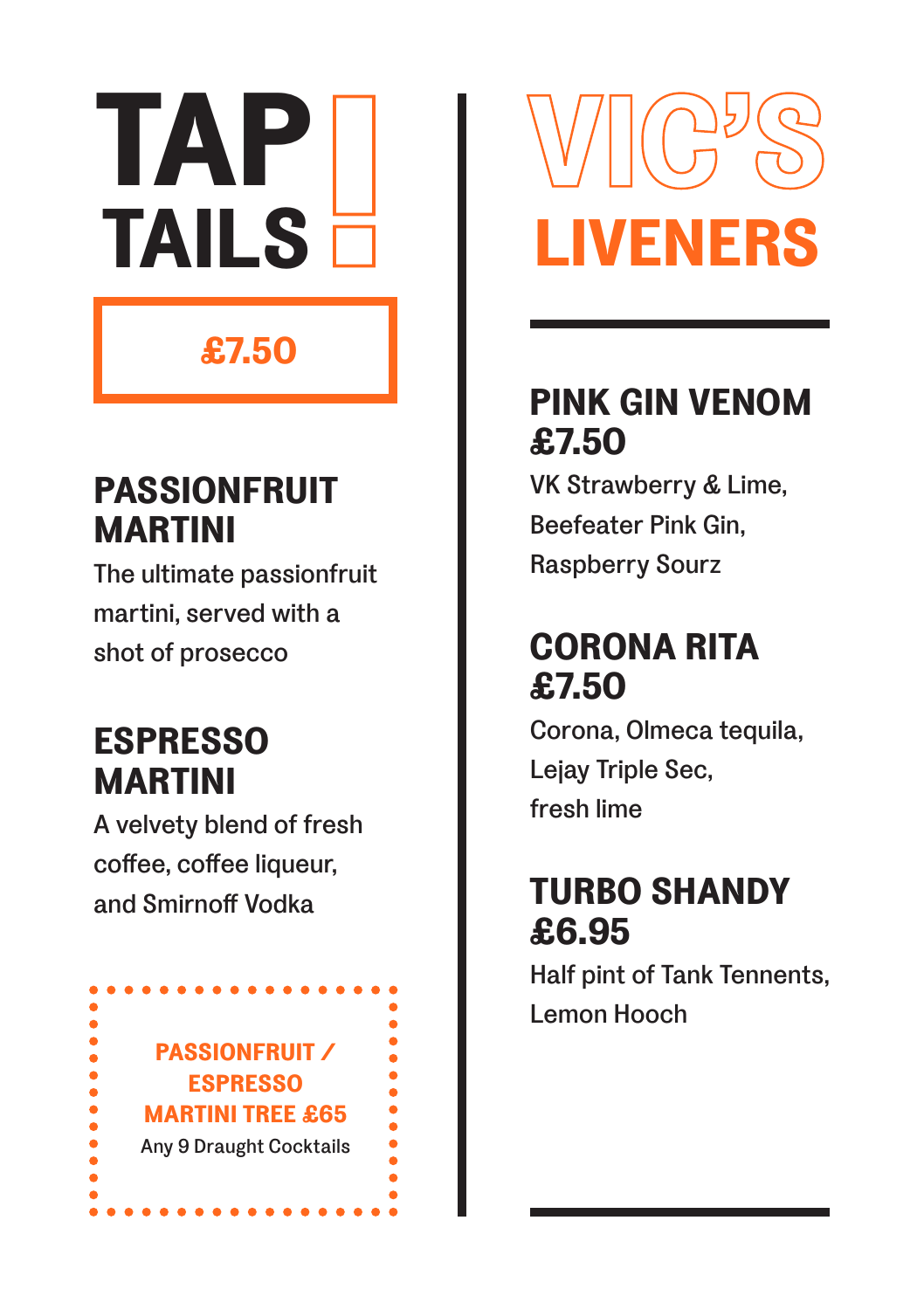# **RT** NE HE MI

#### LONG PORNSTAR £6.95

**Verano Passionfruit Gin, Passoa, Lemon, Vanilla, Peychaud, Lemonade**

#### BLUE HARPOON £6.95

**Verano Watermelon, Blue Curacao, Fake Lime, Passionfruit, Orange Bitters, Rhubarb Bitters, Soda**

#### VICTORIAN SECRET £7.95

**Hendricks, Lime Juice, Sugar Syrup, Peychauds Bitters, Orange Bitters, Saline Solution, Mint, Soda**

#### BON BON BON £7.95

**Haku, Lejay Framboise, Fake Lime, Vanilla, Plum Bitters, Peychaud Bitters, Soda**

#### TROPICAL POPSICLE £7.95

**Sailor Jerry, Apricot Brandy, Fake Lime, Passionfruit, Pineapple, Angostura Bitters, Orange Bitters**

#### MONKEY BUSINESS £7.95 **Monkey Shoulder, Discarded Banana Rum, Coconut**

**Milk, Pineapple Juice, Lime Juice, Banana Syrup**

#### BEESWAX OLD FASHIONED £8.95

**Makers Mark, Italicus, Pedro Ximenez, Sugar Syrup, Angostura Bitters, Orange Bitters**

#### CANCEL CULTURE £8.95

**Reyka, Lejay Peach, Martini Rosato, Lemon Juice, Sugar Syrup, Saline Solution, Peychauds Bitters, Egg White**

#### WHISKY-A-GO-GO £8.95

**Chivas Regal 12, Noval Black, Lemon Juice, Sugar Syrup, Rhubarb Bitters, Peychauds Bitters, Saline Solution, Egg White**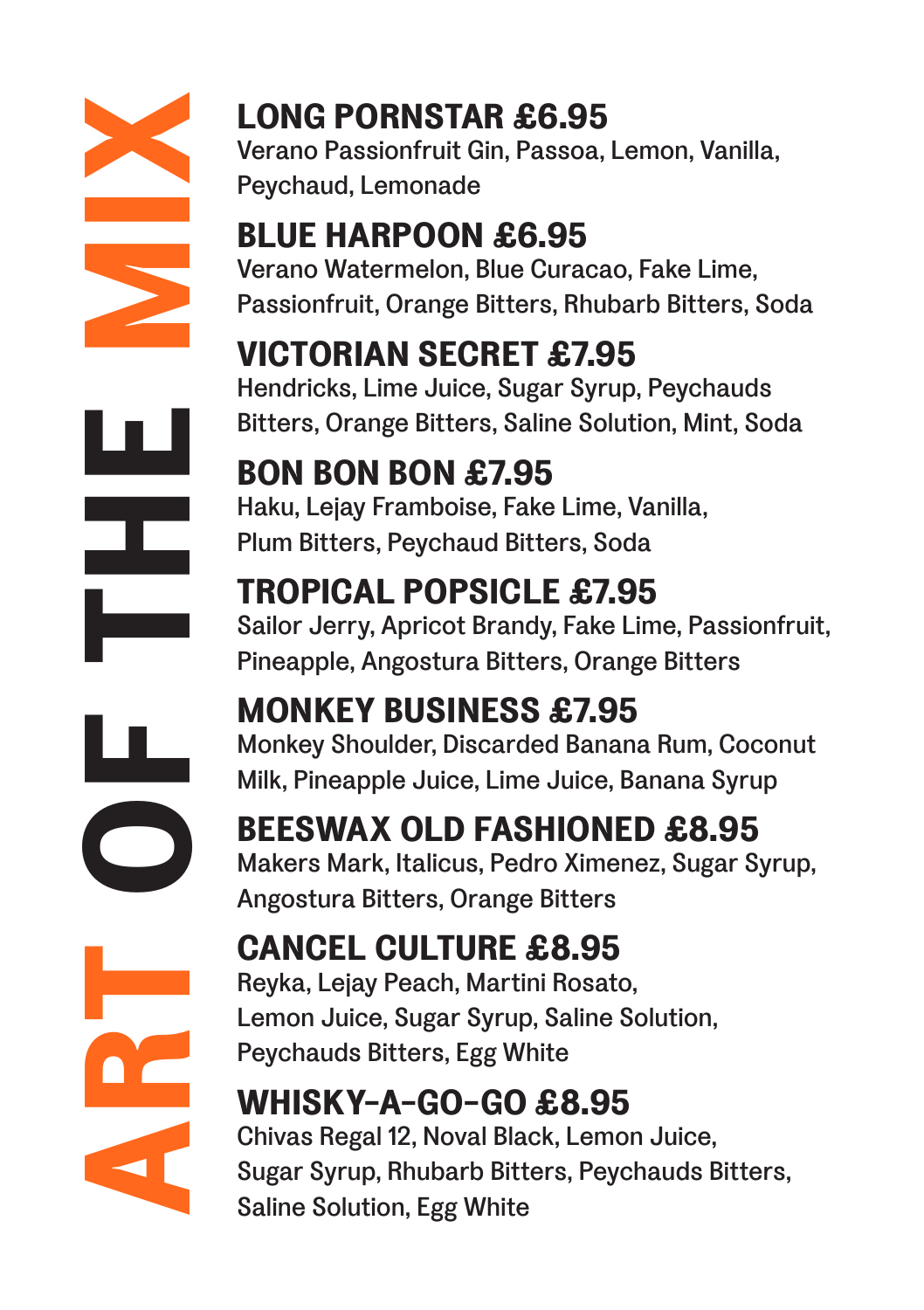# SMALL BUT SERIOUS



CHERRY COLA

JELLY BELLY

KAMAKAZI

FRUIT SALAD

BUBBLEGUM

PEACHY CHEEKS

APPLE JACK

PEAR DROP

£3.00 EACH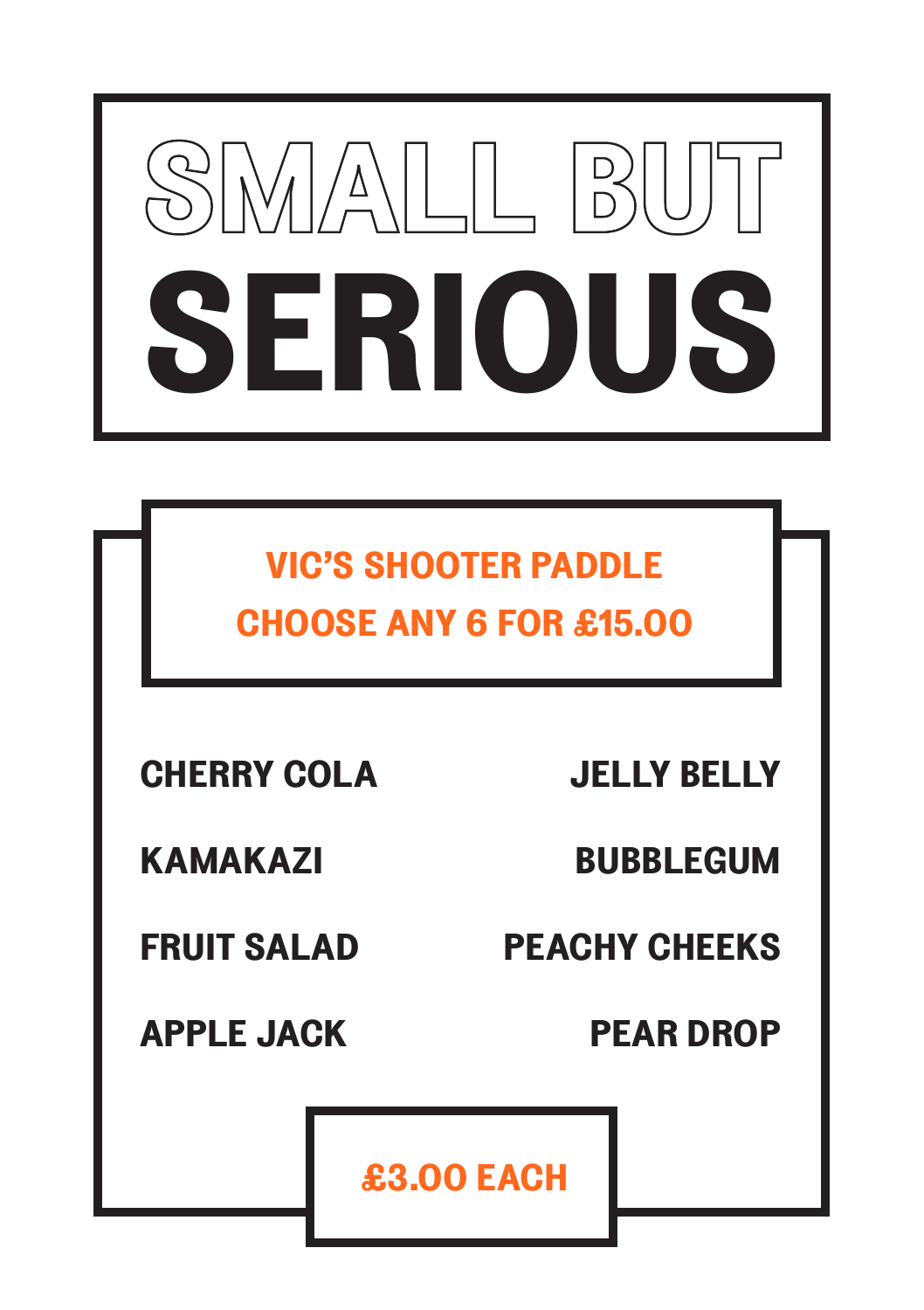### THAT'S THE SPIRIT

#### ALL PRICES INCLUDE MIXER: COKE ZERO / DIET COKE / IRN BRU / LEMONADE / TONIC / CRANBERRY / ORANGE / APPLE / PINEAPPLE

GIN

BEEFEATER £3.50 BEEFEATER PINK £3.50 BOMBAY SAPPHIRE £3.85 BROCKMANS £3.85 CAORUNN £3.85 CAORUNN RASPBERRY £3.85 GORDONS £3.85 HENDRICK'S £3.85 PUERTO DE INDIAS STRAWBERRY GIN £3.85 TANQUERAY £3.85 TANQUERAY FLOR DE SEVILLA £3.85 WILDCAT £3.85 WHITLEY NEILL £3.85 BLOOD ORANGE PINK GRAPEFRUIT **RASPBERRY** 

#### RHUBARB & GINGER VERANO £4.00 PASSIONFRUIT WATERMELON

BOMBAY BRAMBLE £4.00 BOTANIST £4.00 **FDINRIIRGH** RHUBARB & GINGER £4.00 GLASWEGIN £4.00 HENDRICK'S LUNAR £4.00 ISLE OF HARRIS £4.00 BOE VIOLET £4.00 HENDRICK'S MIDSUMMER SOLSTICE £4.00 **KOPPARBERG** MIXED FRUIT £4.00 ROKU £4.00

#### TEQUILA

OLMECA SILVER £3.50 OLMECA REPOSADO £4.00 QUIQUIRIQUI MEZCAL £4.50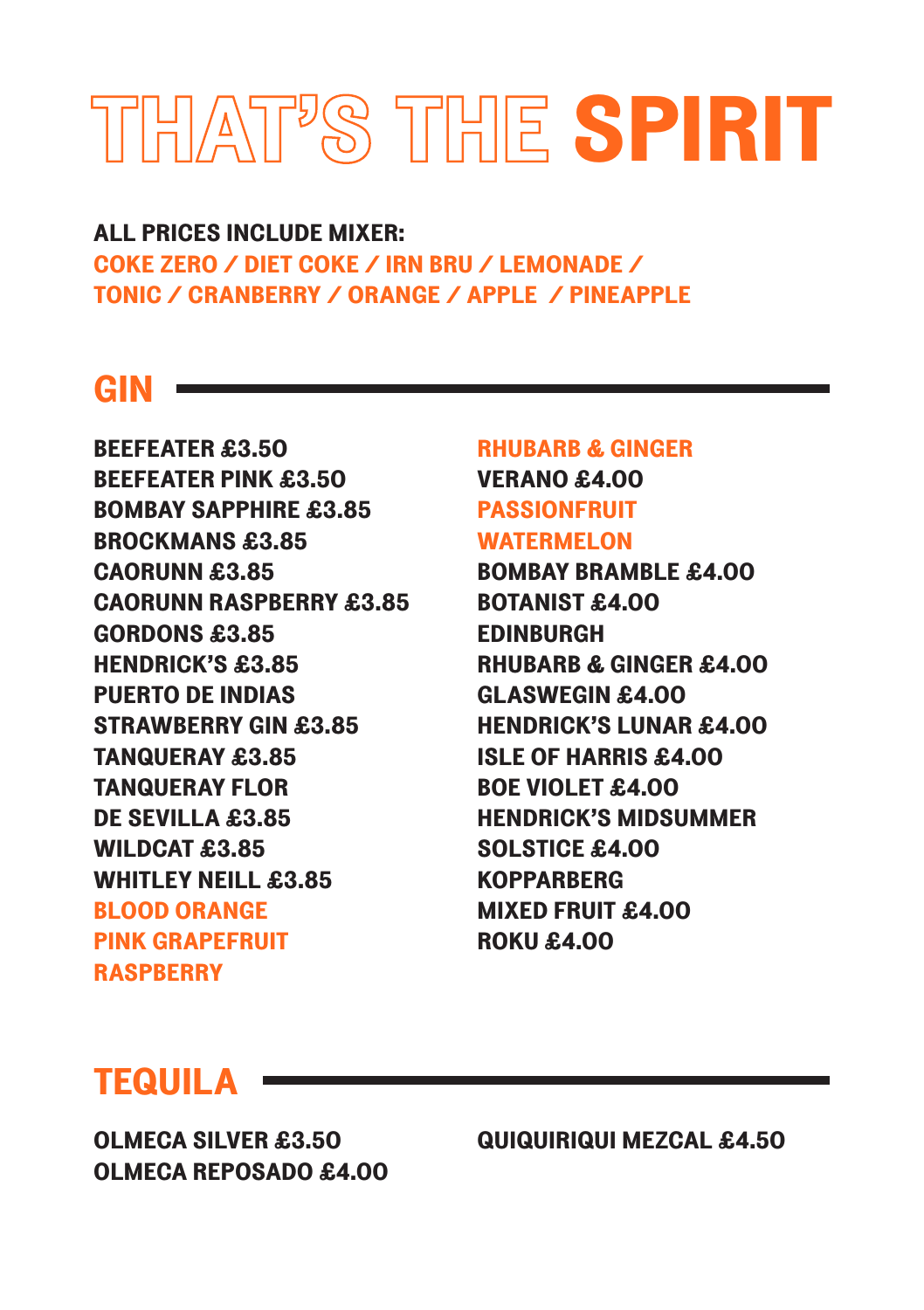#### RUM

CAPTAIN MORGANS WHITE £3.50 BACARDI £3.85 BRUGAL ANEJO £3.85 CAPTAIN MORGANS SPICED £3.85 CARGO CULT £3.85 KRAKEN £3.85 APPLETON VX £4.00

BACARDI ANEJO CUATRO £4.00 BRUGAL 1888 £4.00 DISCARDED BANANA PEEL £4.00FLOR DE CANA 7 £4.00 KOPPARBERG SPICED CHERRY £4.00 SAILOR JERRY £4.00

#### WORLD WHISKEY

JACK DANIELS £3.50 MAKERS MARK £3.85 WOODFORDS RESERVE £3.85 JACK DANIELS APPLE £4.00

JACK DANIELS HONEY £4.00 JAMESONS £4.00 BULLEIT BOURBON £4.00

#### SCOTCH WHISKY

WHYTE & MCKAY £3.50 ARRAN 10 £3.85 BALVENNIE DOUBLE WOOD £3.85 FAMOUS GROUSE £3.85 GLENFIDDICH 12 £3.85 GLENMORANGIE £3.85 GLENGOYNE 12 £3.85 HIGHLAND PARK 12 £3.85 JW BLACK £3.85 MONKEY SHOULDER £3.85 WOODSMAN £3.85 ARDBEG 10 £4.00 CHIVAS REGAL 12 £4.00 ISLE OF JURA 10 £4.00 LAPHROAIG 10 £4.00 SMOKEHEAD £4.00 TALISKER STORM £4.00

#### VODKA

SMIRNOFF RED £3.50 ABSOLUT £3.85 KETEL ONE £3.85 BELVEDERE £4.00 HAKU £4.00

**KOPPARBERG** PASSIONFRUIT £4.00 GREY GOOSE £4.00 CIROC PINEAPPLE £4.00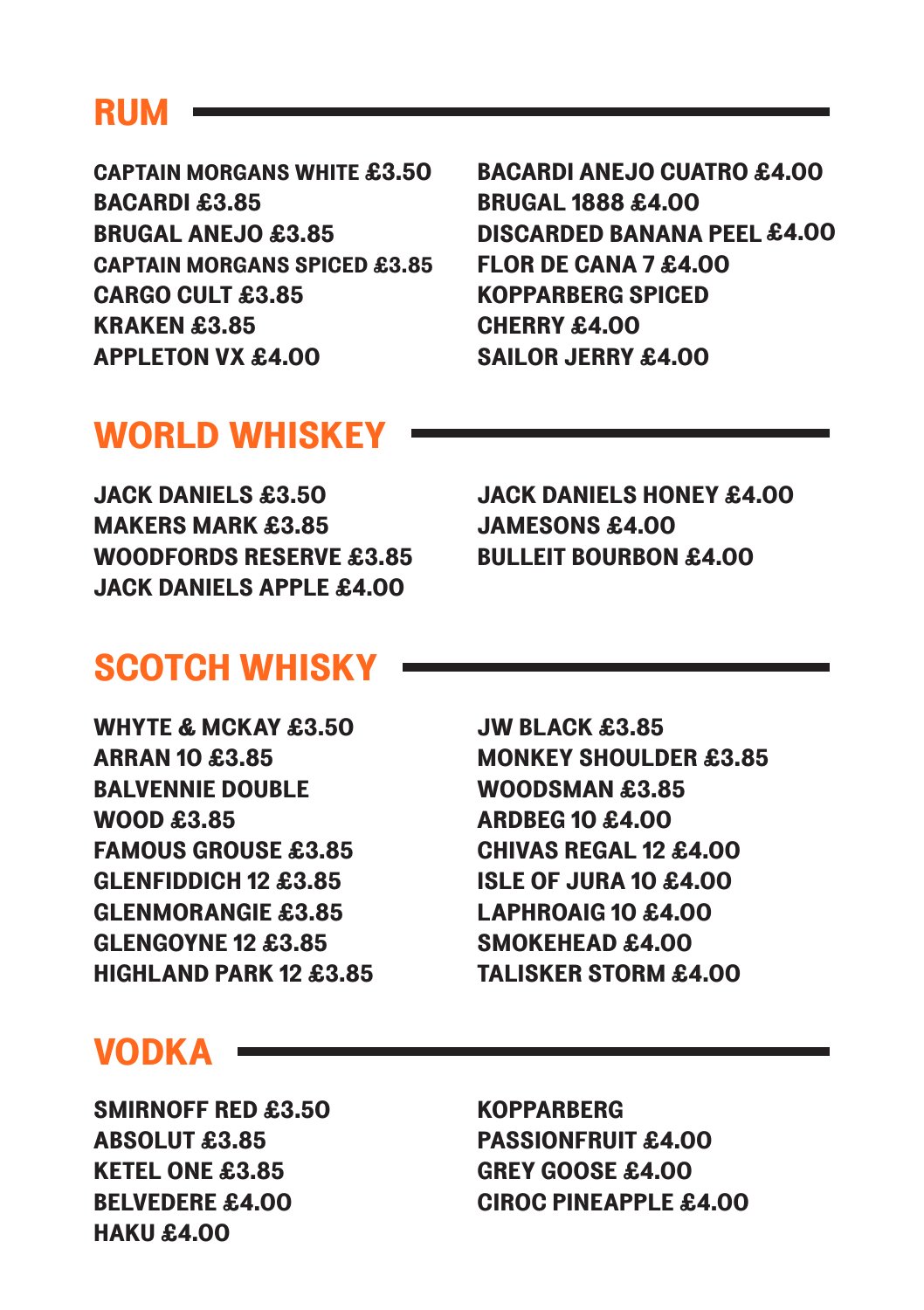

#### GLASS DRAFT £2.35 PINT DRAFT £2.95

COKE ZERO / DIET COKE / TONIC / LEMONADE / ORANGE / PINEAPPLE / CRANBERRY / ENERGY / IRN BRU

#### **TONICS**

FEVER-TREE TONICS £2.60 AROMATIC SICILIAN LEMON MEDITERRANEAN ELDERFLOWER FRANKLIN'S £2.60 TONIC NATURAL LIGHT TONIC

#### SOFTS

APPLETISER £2.85 COKE ICON £3.00 DIET COKE ICON £2.90 COKE ZERO ICON £2.90 IRN BRU £2.90 DIET IRN BRU £2.90 FANTA £3.00 SPRITE ZERO £2.90 J20 £2.85 ORANGE & PASSIONFRUIT RED BULL £3.50 SAN PELLEGRINO £3.00 LIMONATA **GRAPFFRUIT** ORANGE & POMEGRANATE SCHWEPPES TOMATO £1.85 FRANKLIN'S £2.60 GINGER ALE

GINGER BEER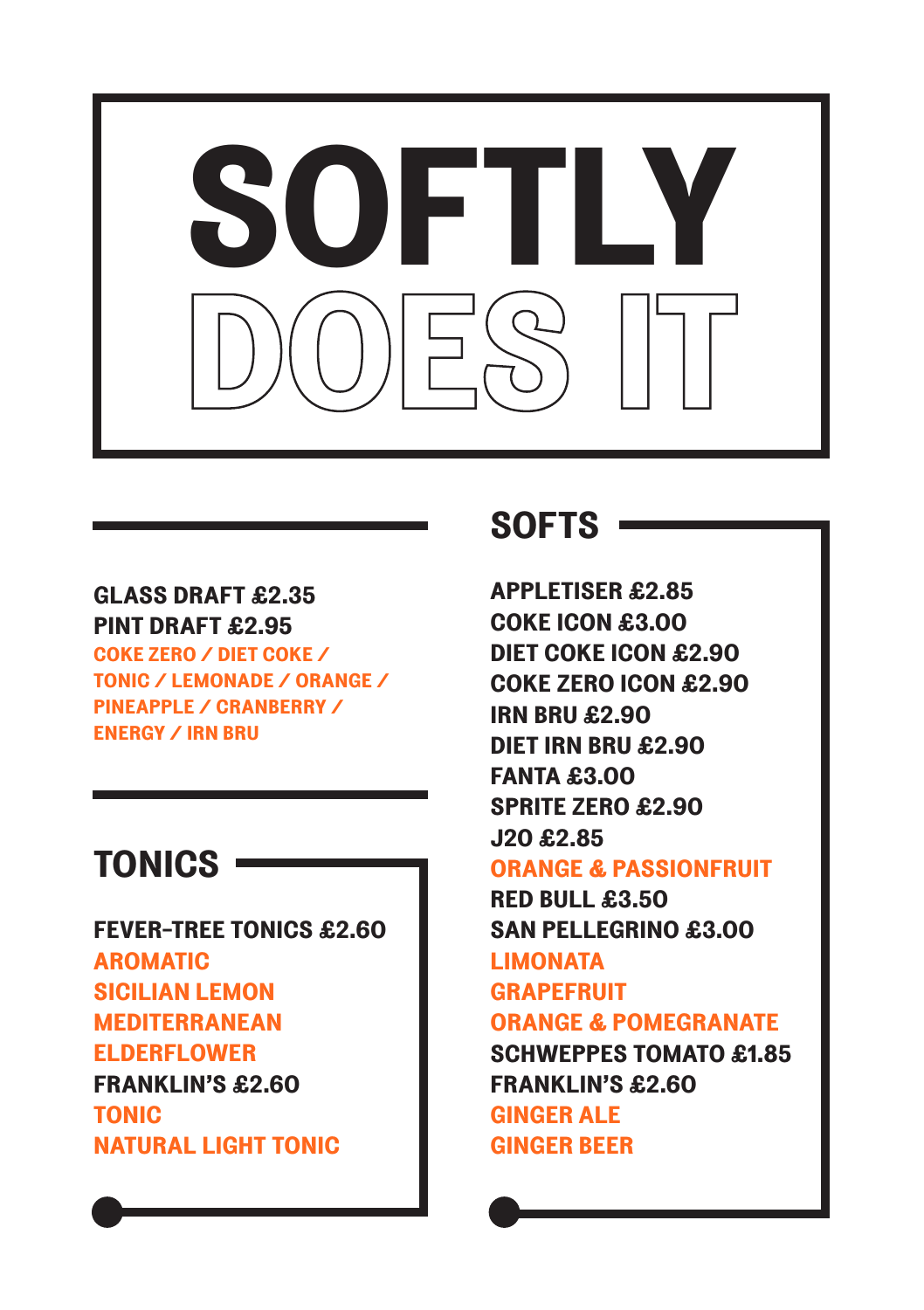#### LOW & NO ALCOHOL FROM £4.00 HANG OVER?

#### GINGER & ANGOSTURA FIZZ £4.00

**Ginger, angostura bitters, lime, black pepper, soda**

#### ICED **STRAWBERRY** LEMONADE £4.00

**Strawberry syrup, lemon, sugar, soda**

#### HAWAIIAN COOLER £4.00

**Mango, passionfruit, lime, soda**

#### LEMON ROCK SHANDY £4.00

**Lemon, lime cordial, angostura bitters, lemonade**

#### FREE FRUTTI £4.50

**Atopia Citrus, passionfruit, lemon juice, peach, pineapple, orange**

#### PASSIONFRUIT COLLINS £4.50

**Atopia Citrus, passionfruit, lemon juice, vanilla, lemonade**

#### VICTORIAN NOJITO £4.50

**Cedars, lime juice, sugar syrup, mint, soda**